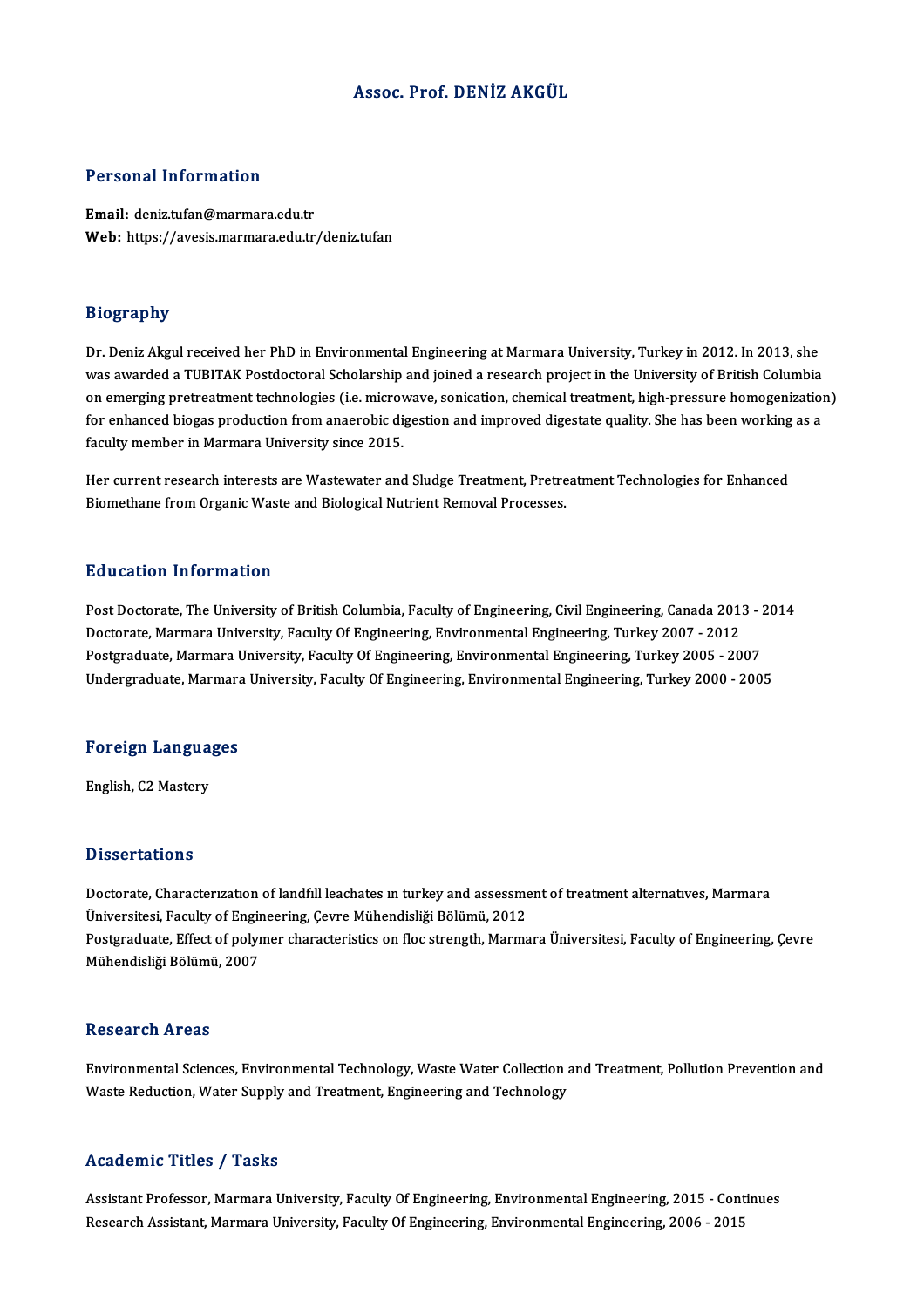### Advising Theses

**Advising Theses**<br>Akgül D., LEED sertifikası versiyonlarının kaynak verimliliği açısından değerlendirilmesi, Postgraduate, D.NUR(Student),<br>2020 Akgül<br>Akgül<br>2020 Akgül D., LEED sertifikası versiyonlarının kaynak verimliliği açısından değerlendirilmesi, Postgraduate, D.NUR(Student)<br>2020<br>Akgül D., Kerç A., Pamuklu dokuma gömlek yaşam döngü değerlendirmesi ve alternatif üretim teknikl

2020<br>Akgül D., Kerç A., Pamuklu<br>H.KAZAN(Student), 2019<br>Akgül D., Molegular investi Akgül D., Kerç A., Pamuklu dokuma gömlek yaşam döngü değerlendirmesi ve alternatif üretim teknikleri, Postgraduate,<br>H.KAZAN(Student), 2019<br>Akgül D., Molecular investigation of anaerobic ammonium oxidation (Anammox) bacteri

H.KAZAN(Student), 2019<br>Akgül D., Molecular investigation of anaerobic ammonium oxidation (Anammox) bacteria under long-term nanoparticle<br>exposure, Postgraduate, T.SARI(Student), 2019

AKGÜL D., Inhibitory effeects of zinc oxide nanoparticles on anammox process, Postgraduate, S.CAN(Student), 2018 exposure, Postgraduate, T.SARI(Student), 2019<br>AKGÜL D., Inhibitory effeects of zinc oxide nanoparticles on anammox process, Postgraduate, S.CAN(Student)<br>AKGÜL D., Short and long-term effects of titanium dioxide nanoparticl AKGÜL D., Inhibitory effee<br>AKGÜL D., Short and long<br>A.ÖZLEM(Student), 2018

# A.ÖZLEM(Student), 2018<br>Articles Published in Journals That Entered SCI, SSCI and AHCI Indexes

- rticles Published in Journals That Entered SCI, SSCI and AHCI Indexes<br>I. Recovery profile of anaerobic ammonium oxidation (anammox) bacteria inhibited by ZnO<br>Panoporticles nes 1 assiste<br>Recovery prof<br>nanoparticles<br>Can S. Sari T. A. Recovery profile of<br>nanoparticles<br>Can S., Sari T., Akgül D.<br>WATER SCIENCE AND nanoparticles<br>Can S., Sari T., Akgül D.<br>WATER SCIENCE AND TECHNOLOGY, 2021 (Journal Indexed in SCI)
	-

Can S., Sari T., Akgül D.<br>WATER SCIENCE AND TECHNOLOGY, 2021 (Journal Indexed in SCI)<br>II. Assessment of Anammox process against acute and long-term exposure of ZnO nanoparticles<br>Sari T. Can S. AKCÜL D. SariT.,CanS.,AKGÜLD. Assessment of Anammox process against acute and long-term exposure<br>Sari T., Can S., AKGÜL D.<br>SCIENCE OF THE TOTAL ENVIRONMENT, vol.727, 2020 (Journal Indexed in SCI)<br>Life avale assessment of setten weyen shirts and alterna

SCIENCE OF THE TOTAL ENVIRONMENT, vol.727, 2020 (Journal Indexed in SCI)

III. Life cycle assessment of cotton woven shirts and alternative manufacturing techniques Kazan H., Akgül D., Kerç A. Life cycle assessment of cotton woven shirts and alternative manufacturing techniques<br>Kazan H., Akgül D., Kerç A.<br>Clean Technologies and Environmental Policy, vol.22, no.4, pp.849-864, 2020 (Journal Indexed in SCI)<br>Nitrogo

- IV. Nitrogen Converters in Various Landfill Leachates<br>AKGÜL D., Yuzer B., Yapsakli K., MERTOĞLU B. Clean Technologies and Environmental Policy,<br>Nitrogen Converters in Various Landfill<br>AKGÜL D., Yuzer B., Yapsakli K., MERTOĞLU B.<br>POLISH JOUPNAL OF ENVIRONMENTAL STUD POLISH JOURNAL OF ENVIRONMENTAL STUDIES, vol.27, no.5, pp.1941-1948, 2018 (Journal Indexed in SCI)
- V. Assessing iron and aluminum-based coagulants for odour and pathogen reductions in sludge POLISH JOURNAL OF ENVIRONMENTAL STUDIES, vol.27<br>Assessing iron and aluminum-based coagulants for<br>digesters and enhanced digestate dewaterability Assessing iron and aluminur<br>digesters and enhanced dige<br>Akgul D., Abbott T., Eskicioglu C.<br>SCIENCE OF THE TOTAL ENVIRO Akgul D., Abbott T., Eskicioglu C.<br>SCIENCE OF THE TOTAL ENVIRONMENT, vol.598, pp.881-888, 2017 (Journal Indexed in SCI) Akgul D., Abbott T., Eskicioglu C.<br>SCIENCE OF THE TOTAL ENVIRONMENT, vol.598, pp.881-888, 2017 (Journal Indexed in SCI)<br>VI. Influences of low-energy input microwave and ultrasonic pretreatments on single-stage and<br>temperat
- SCIENCE OF THE TOTAL ENVIRONMENT, vol.598, pp.881-888, 2017 (Journal Indexed in SCI)<br>Influences of low-energy input microwave and ultrasonic pretreatments on single<br>temperature-phased anaerobic digestion (TPAD) of municipa Influences of low-energy inpu<br>temperature-phased anaerobi<br>Akgul D., Cella M. A. , Eskicioglu C.<br>ENEDCV. vol.122. pp.271.282.201 temperature-phased anaerobic digestion (TPAD) of municipal wastewater sludge<br>Akgul D., Cella M. A. , Eskicioglu C.<br>ENERGY, vol.123, pp.271-282, 2017 (Journal Indexed in SCI)
- Akgul D., Cella M. A. , Eskicioglu C.<br>ENERGY, vol.123, pp.271-282, 2017 (Journal Indexed in SCI)<br>VII. Assessment of microbial viability in municipal sludge following ultrasound and microwave<br>protrectments and resulting imp ENERGY, vol.123, pp.271-282, 2017 (Journal Indexed in SCI)<br>Assessment of microbial viability in municipal sludge following ultrasound and micro<br>pretreatments and resulting impacts on the efficiency of anaerobic sludge dige Assessment of microbial viabi<br>pretreatments and resulting in<br>Cella M. A. , Akgul D., Eskicioglu C.<br>APPLED MICROPIOLOCY AND PL pretreatments and resulting impacts on the efficiency of anaerobic sludge digestion<br>Cella M. A. , Akgul D., Eskicioglu C.<br>APPLIED MICROBIOLOGY AND BIOTECHNOLOGY, vol.100, no.6, pp.2855-2868, 2016 (Journal Indexed in SCI)<br>T

- Cella M. A. , Akgul D., Eskicioglu C.<br>APPLIED MICROBIOLOGY AND BIOTECHNOLOGY, vol.100, no.6, pp.2855-2868, 2016 (Journa<br>VIII. Treatment of landfill leachate using UASB-MBR-SHARON-Anammox configuration APPLIED MICROBIOLOGY AND BIOTECHNOLOGY, vol.10<br>Treatment of landfill leachate using UASB-MBR-SH<br>AKGÜL D., KALKAN AKTAN C., Yapsakli K., MERTOĞLU B.<br>PIODECRADATION vol.24 no.2 np.399.412.2012 (Journ Treatment of landfill leachate using UASB-MBR-SHARON-Anammox<br>AKGÜL D., KALKAN AKTAN Ç., Yapsakli K., MERTOĞLU B.<br>BIODEGRADATION, vol.24, no.3, pp.399-412, 2013 (Journal Indexed in SCI)<br>Selidification (stabilization of land AKGÜL D., KALKAN AKTAN Ç., Yapsakli K., MERTOĞLU B.<br>BIODEGRADATION, vol.24, no.3, pp.399-412, 2013 (Journal Indexed in SCI)<br>IX. Solidification/stabilization of landfill leachate concentrate using different aggregate materi
- BIODEGRADATION, vol.24, no.3, pp.399-412, 20<br>Solidification/stabilization of landfill leach<br>Hunce S.Y. , AKGÜL D., DEMİR G., MERTOĞLU B.<br>WASTE MANACEMENT, vol.32, no.7, nn.1394, 14 Solidification/stabilization of landfill leachate concentrate using differen<br>Hunce S.Y., AKGÜL D., DEMİR G., MERTOĞLU B.<br>WASTE MANAGEMENT, vol.32, no.7, pp.1394-1400, 2012 (Journal Indexed in SCI)<br>Evaluation of Biological Hunce S. Y. , AKGÜL D., DEMİR G., MERTOĞLU B.<br>WASTE MANAGEMENT, vol.32, no.7, pp.1394-1400, 2012 (Journal Indexed in SCI)<br>X. Evaluation of Biological Activated Carbon (BAC) process in wastewater treatment secondary eff
- WASTE MANAGEMENT, vol.3.<br>Evaluation of Biological A<br>for reclamation purposes<br>Kalkan C. Xansakli K. MEPTO Evaluation of Biological Activated Carbon (BAC)<br>for reclamation purposes<br>Kalkan C., Yapsakli K., MERTOĞLU B., Tufan D., Saatci A.<br>DESALINATION vel 265. np.266.272.2011 (Journal In

for reclamation purposes<br>Kalkan C., Yapsakli K., MERTOĞLU B., Tufan D., Saatci A.<br>DESALINATION, vol.265, pp.266-273, 2011 (Journal Indexed in SCI)

XI. CHARACTERIZATION OF LANDFILL LEACHATES IN TURKEY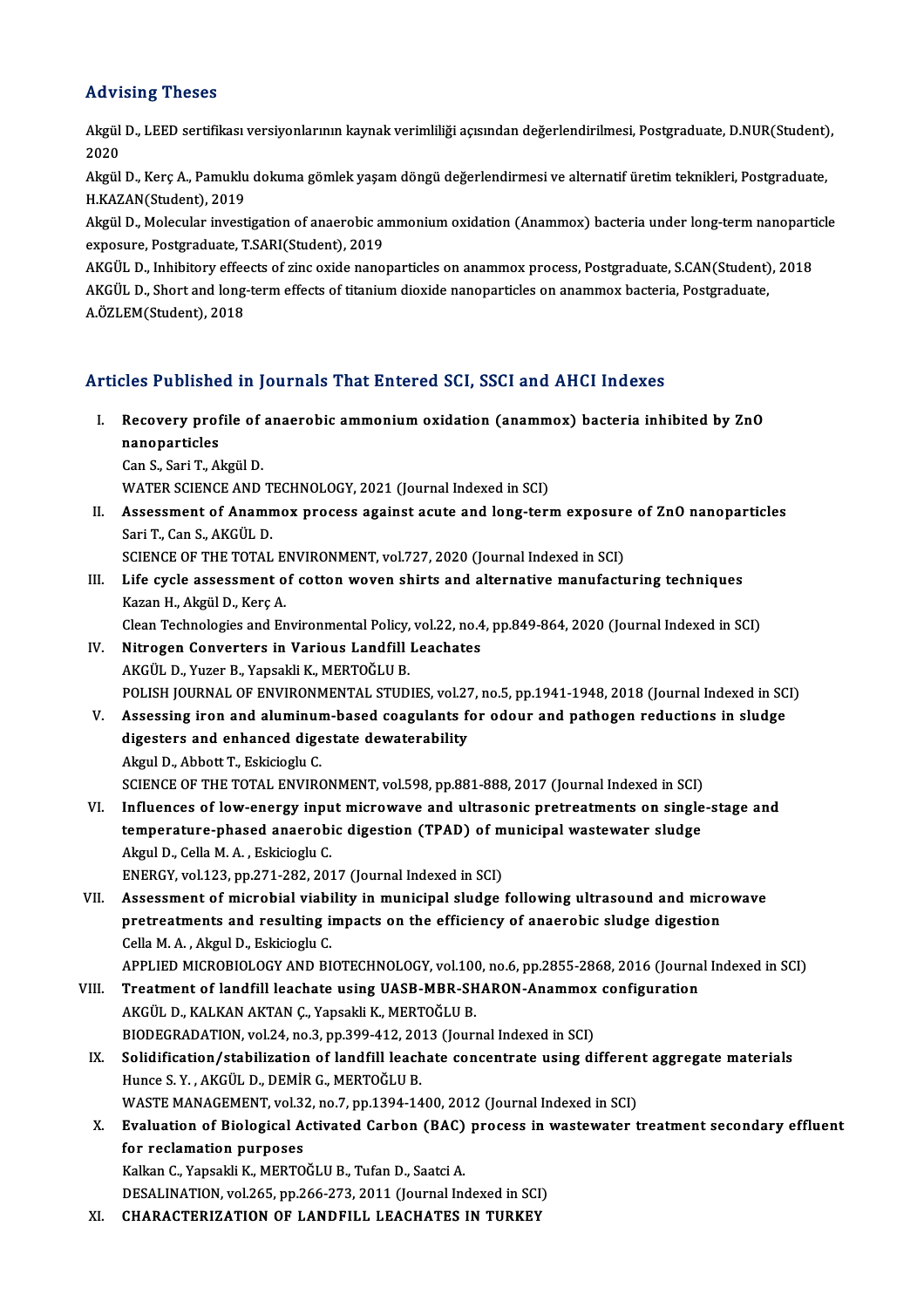AKGÜLD.,MERTOĞLUB.,YuzerB. FRESENIUS ENVIRONMENTAL BULLETIN, vol.20, no.10, pp.2638-2642, 2011 (Journal Indexed in SCI)

## Articles Published in Other Journals

- rticles Published in Other Journals<br>I. Farklı LEED Versiyonlarının İç Mekânlardaki Su ve Enerji Verimliliği Üzerindeki Etkileri<br>Keskin D.N. Akrül D kes 1 denomed 11<br>Farklı LEED Versiye<br>Keskin D.N. , Akgül D.<br>International Journal Farklı LEED Versiyonlarının İç Mekânlardaki Su ve Enerji Verimliliği Üzerindeki Etkileri<br>Keskin D. N. , Akgül D.<br>International Journal of Advances in Engineering and Pure Sciences, vol.32, no.3, pp.340-350, 2020 (Internati Keskin D. N. , Akgül D.<br>International Journal of Adva<br>Refereed University Journal)<br>Short torm inhibitory offe International Journal of Advances in Engineering and Pure Sciences, vol.<br>Refereed University Journal)<br>II. Short-term inhibitory effects of TiO2 NPs on Anammox process<br>Son' T. Vor A. Ö. Akriil D. Refereed University Journ<br>Short-term inhibitory<br>Sari T., Yar A. Ö. , Akgül D.<br>Bistash Studies vol 29, no Short-term inhibitory effects of TiO2 NPs on Anammox process<br>Sari T., Yar A.Ö., Akgül D.<br>Biotech Studies, vol.29, no.1, pp.29-37, 2020 (Refereed Journals of Other Institutions)<br>Temperature phased apearable disection of mun Sari T., Yar A. Ö. , Akgül D.<br>Biotech Studies, vol.29, no.1, pp.29-37, 2020 (Refereed Journals of Other Institutions)<br>III. Temperature phased anaerobic digestion of municipal sewage sludge: a Bardenpho treatment plant<br>
- Biotech Studies, vol.29, no.1, pp.29-37, 2020 (Refereed Journals of Other Institutions)<br>Temperature phased anaerobic digestion of municipal sewage sludge: a Bar<br>study<br>Akgul D., Cella M. A., Eskicioglu C. Temperature phased anaerob<br>study<br>Akgul D., Cella M. A. , Eskicioglu C.<br>WATER PRACTICE AND TECUNOL study<br>Akgul D., Cella M. A. , Eskicioglu C.<br>WATER PRACTICE AND TECHNOLOGY, vol.11, no.3, pp.569-573, 2016 (Journal Indexed in ESCI)<br>Treatment of Landfill Leachate by Advanced Ovidation Presesses

- Akgul D., Cella M. A., Eskicioglu C.<br>WATER PRACTICE AND TECHNOLOGY, vol.11, no.3, pp.569-573, 2016 (Jou<br>IV. Treatment of Landfill Leachate by Advanced Oxidation Processes<br>Kosak S. Günav C. Tarlun B. Kutman E.Ö., AKCÜL D. M WATER PRACTICE AND TECHNOLOGY, vol.11, no.3, pp.569-573, 201<br>Treatment of Landfill Leachate by Advanced Oxidation Proce<br>Koçak S., Güney C., Tarkın B., Kırtman E. Ö. , AKGÜL D., MERTOĞLU B.<br>Marmara Fan Bilimlari Dargisi 201 IV. Treatment of Landfill Leachate by Advanced Oxidation Processes<br>Kocak S., Güney C., Tarkın B., Kırtman E. Ö., AKGÜL D., MERTOĞLU B.
- Koçak S., Güney C., Tarkın B., Kırtman E. Ö. , AKGÜL D., MERTOĞLU B.<br>Marmara Fen Bilimleri Dergisi, 2013 (Other Refereed National Journals)<br>V. Effect of High Ammonia Concentration on UASB ReactorTreating Sanitary Landfill Marmara Fen Bilimleri Dergisi, 2013 (Other Refereed National Journals)<br>Effect of High Ammonia Concentration on UASB ReactorTreating<br>YÜZER B., AKGÜL D., MERTOĞLU B.<br>Marmara Fen Bilimleri Dergisi, 2012 (Other Refereed Nation Effect of High Ammonia Concentration on UASB ReactorTreating<br>YÜZER B., AKGÜL D., MERTOĞLU B.<br>Marmara Fen Bilimleri Dergisi, 2012 (Other Refereed National Journals)

## Refereed Congress / Symposium Publications in Proceedings

efereed Congress / Symposium Publications in Proceedings<br>I. Heat-Assisted Vacuum Disintegration of Waste Activated Sludge for Improved Biogas Production<br>Kaplan Ö. AKCÜLD CALLLE Kaplan Ö., AKGÜL D., ÇALLI B.<br>Kaplan Ö., AKGÜL D., ÇALLI B.<br>Eunosia Wasta Managamant S. Heat-Assisted Vacuum Disintegration of Waste Activated<br>Kaplan Ö., AKGÜL D., ÇALLI B.<br>Euresia Waste Management Symposium, 26 - 28 October 2020<br>Long teum mologular investigations of Anammov baster Kaplan Ö., AKGÜL D., ÇALLI B.<br>Euresia Waste Management Symposium, 26 - 28 October 2020<br>II. Long-term molecular investigations of Anammox bacteria exposed to TiO2 nanoparticle<br>Sori T. Akgül D.

Euresia Waste M<br>**Long-term mo<br>Sari T., Akgül D.**<br>Europeen Biste Long-term molecular investigations of Anammox bacteria exposed to<br>Sari T., Akgül D.<br>European Biotechnology Congress, Valencia, Spain, 11 - 13 April 2019, vol.305<br>Identification of Anammoy bacteria in landfill leachates of

European Biotechnology Congress, Valencia, Spain, 11 - 13 April 2019, vol.305

- Sari T., Akgül D.<br>European Biotechnology Congress, Valencia, Spain, 11 13 April 2019, vol.<br>III. Identification of Anammox bacteria in landfill leachates of Turkey<br>BAKIRCI K., AKGÜL D., MERTOĞLU B. IWA World Conference on Anaerobic Digestion, 17 October 2017 - 20 October 2107
- BAKIRCI K., AKGÜL D., MERTOĞLU B.<br>IWA World Conference on Anaerobic Digestion, 17 October 2017 20 October 2107<br>IV. Start Up of Anammox Reactor and Short Term Effects of TiO2 Nanoparticles on Anammox Bacteria<br>Var A Ö. AKÇ IWA World Confere<br>Start Up of Anamr<br>Yar A.Ö., AKGÜL D.<br>JCETI 2017-22-26 Start Up of Anammox Reacto:<br>Yar A.Ö., AKGÜL D.<br>ICETI 2017, 22 - 26 March 2017<br>Inhibitory offects of sine exis Yar A.Ö., AKGÜL D.<br>ICETI 2017, 22 - 26 March 2017<br>V. Inhibitory effects of zinc oxide nanoparticles on anammox process<br>Can S. AKGÜL D.
- ICETI 2017, 22 :<br>I<mark>nhibitory effec</mark><br>Can S., AKGÜL D.<br>ICETI 2017, 22 Inhibitory effects of zinc oxid<br>Can S., AKGÜL D.<br>ICETI 2017, 22 - 26 March 2017<br>Sine and Costing Effects of 7x Can S., AKGÜL D.<br>ICETI 2017, 22 - 26 March 2017<br>VI. Size and Coating Effects af ZnO Nanoparticles on Mesophilic and Thermophilic Sludge Digestion<br>OLAYA W. AKCÜL D. ESKİCİOCLU C
- ICETI 2017, 22 26 March 2017<br>Size and Coating Effects af ZnO N<br>OLAYA W., AKGÜL D., ESKİCİOGLU C.<br>10th International Seciety for Enviro Size and Coating Effects af ZnO Nanoparticles on Mesophilic and Thermophilic Sludge Dig<br>OLAYA W., AKGÜL D., ESKİCİOGLU C.<br>10th International Society for Environmental Biotechnology Conference Barcelona, 1 - 03 June 2016<br>An OLAYA W., AKGÜL D., ESKİCİOGLU C.<br>10th International Society for Environmental Biotechnology Conference Barcelona, 1 - 03 June 2016<br>VII. Application of Microbial Stains in Pre Treated Municipal Sludge to Study Subseque

## 10th International Society for Environmental Biotechnology Conferer<br>Application of Microbial Stains in Pre Treated Municipal Slud<br>Biogas and Methane Production During Anaerobic Digestion<br>CELLAM AKCÜLD ESKICIOCLUC Application of Microbial Stains i<br>Biogas and Methane Production<br>CELLA M., AKGÜL D., ESKİCİOGLU C.<br>WEE (IWA Besiduals and Biosolida 2 Biogas and Methane Production During Anaerobic Digestion<br>CELLA M., AKGÜL D., ESKICIOGLU C.<br>WEF/IWA Residuals and Biosolids 2015 Conference, Washington, DC, 7 - 10 June 2015<br>Temperature Phased Anaerobis Disection of Munisip

CELLA M., AKGÜL D., ESKİCİOGLU C.<br>WEF/IWA Residuals and Biosolids 2015 Conference, Washington, DC, 7 - 10 June 2015<br>VIII. Temperature Phased Anaerobic Digestion of Municipal Sewage Sludge A Bardenpho Treatment Plant<br>St WEF/<br>Temp<br>Study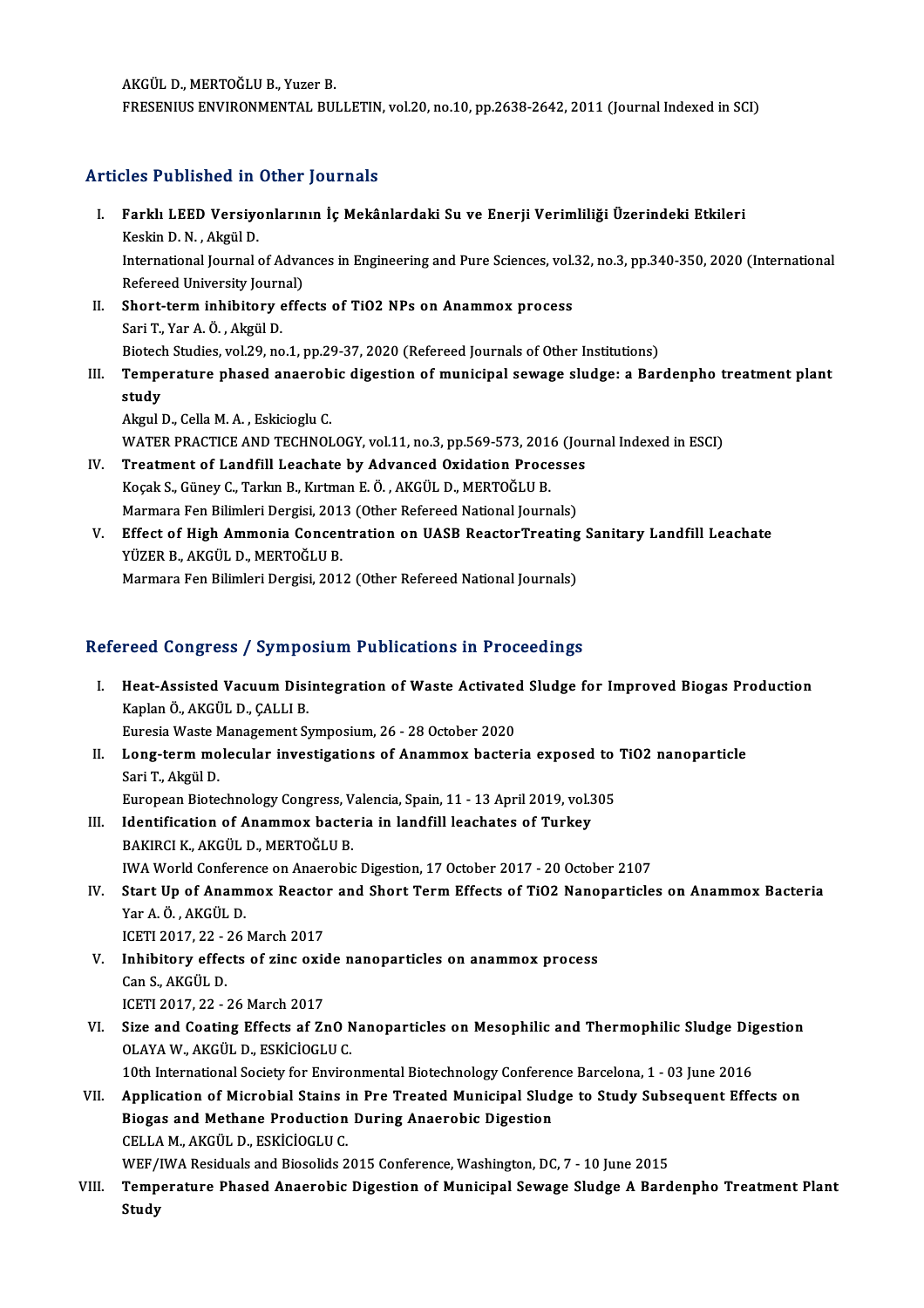AKGÜLD.,CELLAM.,ESKİCİOGLUC.

AKGÜL D., CELLA M., ESKİCİOGLU C.<br>WEF/IWA Residuals and Biosolids 2015 Conference, Washington, DC, 7 - 10 June 2015<br>QUANTITATIVE EVALUATION OF NITROCENCONVERTERS IN VARIOUS LANDE:

- IX. QUANTITATIVE EVALUATION OF NITROGENCONVERTERS IN VARIOUS LANDFILL LEACHATES<br>MERTOĞLU B. YÜZER B. AKGÜL D. WEF/IWA Residuals and Biosolids<br>QUANTITATIVE EVALUATION O<br>MERTOĞLU B., YÜZER B., AKGÜL D.<br>16th InternationalBiotechnology Sy 16th InternationalBiotechnology SymposiumandExhibition,14 -19 September 2014
- X. Türkiye'de beyaz eşya üretiminden kaynaklanan tehlikeli atıklar Yazıcı B., CAN Z. S., ÇALLI B., MERTOĞLU B., GÖKYAY O., AKGÜL D., YETİŞ Ü. İTÜ13.EndüstriyelKirlenmeKontrolü Sempozyumu,Turkey,17 -19October 2012 Yazıcı B., CAN Z. S. , ÇALLI B., MERTOĞLU B., GÖKYAY O., AKGÜL D., YETİŞ Ü.<br>İTÜ 13.Endüstriyel Kirlenme Kontrolü Sempozyumu, Turkey, 17 - 19 October 2012<br>XI. Türkiye'de otomotiv sektöründen kaynaklanan tehlikeli atıkla
- İTÜ 13.Endüstriyel Kirlenme Kontrolü Sempozyumu, Turkey, 17 19 Octobe<br>Türkiye'de otomotiv sektöründen kaynaklanan tehlikeli atıkların a:<br>CAN Z. S., GÖKYAY O., ÇALLI B., MERTOĞLU B., AKGÜL D., Yazıcı B., YETİŞ Ü.<br>İTÜ 12. Türkiye'de otomotiv sektöründen kaynaklanan tehlikeli atıkların azaltılma<br>CAN Z. S. , GÖKYAY O., ÇALLI B., MERTOĞLU B., AKGÜL D., Yazıcı B., YETİŞ Ü.<br>İTÜ 13. Endüstriyel Kirlenme Kontrolü Sempozyumu, Turkey, 17 - 19 Octobe CAN Z. S. , GÖKYAY O., ÇALLI B., MERTOĞLU B., AKGÜL D., Yazıcı B., YETİŞ Ü.<br>İTÜ 13. Endüstriyel Kirlenme Kontrolü Sempozyumu, Turkey, 17 - 19 October 2012<br>XII. Investigation of Hazardous Waste Generation by Turkish Automot İTÜ 13. Endüstriyel Kirlenme Kontrolü Sempozyumu, Turkey, 17 - 19 October 2012
- EurAsiaWasteManagementSymposium,14 -16November 2011
- XIII. Hazardous Waste Generation From Household Appliances Industry in Turkey EurAsia Waste Management Symposium, 14 - 16 November 2011<br>Hazardous Waste Generation From Household Appliances Industry<br>YAZICI B., ÇALLI B., MERTOĞLU B., CAN Z. S. , GÖKYAY O., AKGÜL D., YETİŞ Ü.<br>EurAsia Waste Management S Hazardous Waste Generation From Household Appliances<br>YAZICI B., ÇALLI B., MERTOĞLU B., CAN Z. S. , GÖKYAY O., AKGÜL D<br>EurAsia Waste Management Symposium, 14 - 16 November 2011<br>Samaun katı atık düranli dana sahası sısıntı s YAZICI B., ÇALLI B., MERTOĞLU B., CAN Z. S. , GÖKYAY O., AKGÜL D., YETİŞ Ü.<br>EurAsia Waste Management Symposium, 14 - 16 November 2011<br>XIV. Samsun katı atık düzenli depo sahası sızıntı suyu karakterizasyonu<br>VÜZER B. AKGÜL D
- EurAsia Waste Management Symposium, 14 16 November 2011<br>Samsun katı atık düzenli depo sahası sızıntı suyu karakterizasyonu<br>YÜZER B., AKGÜL D., MERTOĞLU B. Samsun katı atık düzenli depo sahası sızıntı suyu karakterizasyonu<br>YÜZER B., AKGÜL D., MERTOĞLU B.<br>9. Ulusal Çevre Mühendisliği Kongresi, Samsun, Turkey, 5 - 08 October 2011<br>Chanasterisation of Landfill Leachates in Turkey
- XV. Characterization of Landfill Leachates in Turkey<br>AKGÜL D., YÜZER B., MERTOĞLU B. 9. Ulusal Çevre Mühendisliği Kongre<br>Characterization of Landfill Lea<br>AKGÜL D., YÜZER B., MERTOĞLU B.<br>International Sustainable Water and Characterization of Landfill Leachates in Turkey<br>AKGÜL D., YÜZER B., MERTOĞLU B.<br>International Sustainable Water and Wastewater Management Symposium, 26 - 28 October 2011<br>Characterization of dissolved organis matter in lan AKGÜL D., YÜZER B., MERTOĞLU B.<br>International Sustainable Water and Wastewater Management Symposium, 26 - 28 October 2011<br>XVI. Characterization of dissolved organic matter in landfill leachate by fluorescence spectrosc
- International Sustainable Water and Wastewate<br>Characterization of dissolved organic mat<br>MERTOĞLU B., BAKIRCI K., AKGÜL D., YÜZER B.<br>Fourth WA Specialty Conference Natural Organ Characterization of dissolved organic matter in landfill leachate by fluorescence spectroscop<br>MERTOĞLU B., BAKIRCI K., AKGÜL D., YÜZER B.<br>Fourth IWA Specialty Conference Natural Organic MAtter:From Source to Tap and Beyond Fourth IWA Specialty Conference Natural Organic MAtter: From Source to Tap and Beyond, 27 July 2011
- MERTOĞLU B., BAKIRCI K., AKGÜL D., YÜZER B.<br>Fourth IWA Specialty Conference Natural Organic MAtter:From Source to Tap and Beyond, 27 July 2011<br>XVII. Tertiary treatment of Paşaköy Advanced Wastewater Treatment Plant by biol BAKIRCI K., KALKAN AKTAN Ç., AKGÜL D., MERTOĞLU B.

IWA World Water Congress and Exhibition 2010, 19 - 24 September 2010

BAKIRCI K., KALKAN AKTAN Ç., AKGÜL D., MERTOĞLU B.<br>IWA World Water Congress and Exhibition 2010, 19 - 24 September 2010<br>XVIII. Co-occurence of aerobic and anaerobic ammonium oxidizing microorganisms in lanfill leachate AKGÜL D., Aliyazıcıoğlu Ç., YÜZER B., MERTOĞLU B.<br>IWA World Water Congress and Exhibition, 19 - 24 September 2010 Co-occurence of aerobic and anaerobic ammonium oxidizing<br>AKGÜL D., Aliyazıcıoğlu Ç., YÜZER B., MERTOĞLU B.<br>IWA World Water Congress and Exhibition, 19 - 24 September 2010<br>Havelandırmalı katı atık dana sahasındaki mikrobiya

XIX. Havalandırmalı katı atık depo sahasındaki mikrobiyal çeşitliliğin moleküler tekniklerle incelenmesi

IWA World Water Congress and Exhibition, 19 - 24 September 2010<br>Havalandırmalı katı atık depo sahasındaki mikrobiyal çeşitli<br>MERTOĞLU B., ÇALLI B., AKANYETİ İ., AKGÜL D., Akalın N., İNANÇ B.<br>6 Hivçel Ceyre Mühandisliği Kan Havalandırmalı katı atık depo sahasındaki mikrobiyal çeşitliliği:<br>MERTOĞLU B., ÇALLI B., AKANYETİ İ., AKGÜL D., Akalın N., İNANÇ B.<br>6. Ulusal Çevre Mühendisliği Kongresi, Turkey, 24 - 26 November 2005 6. Ulusal Çevre Mühendisliği Kongresi, Turkey, 24 - 26 November 2005<br>Supported Projects

Supported Projects<br>Çallı B., Akgül D., Bakırcı K., TUBITAK Project, 2019 YILI MARMARA ÜNİVERSİTESİ VE ARÇELİK AŞ İŞ BİRLİĞİ İLE<br>ÇEVPESEL SÜRDÜRÜLERİLİRLİK ALANINDA DOKTORA - SANAYİ PROJESİ 2020 - 2027 ÇEVRESEL SÜRDÜRÜLEBİLİRLİKALANINDADOKTORA-SANAYİPROJESİ,2020 -2027 Çallı B., Akgül D., Bakırcı K., TUBITAK Project, 2019 YILI MARMARA ÜNİVERSİTESİ VE ARÇELİK AŞ İŞ BİRI<br>ÇEVRESEL SÜRDÜRÜLEBİLİRLİK ALANINDA DOKTORA - SANAYİ PROJESİ, 2020 - 2027<br>Akgül D., Çallı B., Kaplan Ö., TUBITAK Project

Akgül D., Callı B., Kaplan Ö., TUBITAK Project, Vakum Destekli Biyogaz Zenginleştirme İşlemi, 2020 - 2022

Akgül D., Mertoğlu B., TUBITAK Project, Anammox Prosesinde Hidrazin Toleransı ve Metabolizmasının Araştırılması,<br>2019 - 2020 Akgül D., Mertoğlu B., TUBITAK Project, Anammox Prosesinde Hidrazin Toleransı ve Metabolizmasının Araştırılması,<br>2019 - 2020<br>Akgül D., Mertoğlu B., TUBITAK Project, Nanoparçacıkların Zenginleştirilmiş Anammox Kültürü Üzeri

2019 - 2020<br>Akgül D., Mertoğlu B.,<br>Etkileri, 2018 - 2020<br>Akgül D., Son T., Broj Akgül D., Mertoğlu B., TUBITAK Project, Nanoparçacıkların Zenginleştirilmiş Anammox Kültürü Üzerindeki İnhibisyon<br>Etkileri, 2018 - 2020<br>Akgül D., Sarı T., Project Supported by Higher Education Institutions, Uzun Süreli Nan

Etkileri, 2018 - 2020<br>Akgül D., Sarı T., Project Supported by Higher Education Institutions, Uzun Süreli Nanopartikül Ma<br>Anaerobik Amonyum Oksidasyon (Anammox) Bakterilerinin Moleküler İncelenmesi, 2018 - 2019<br>Akgül D. Mor Akgül D., Sarı T., Project Supported by Higher Education Institutions, Uzun Süreli Nanopartikül Maruziyetinde Bırakılan<br>Anaerobik Amonyum Oksidasyon (Anammox) Bakterilerinin Moleküler İncelenmesi, 2018 - 2019<br>Akgül D., Mer

Anaerobik Amonyum Oksidasyon (Anammox) Bakterilerinin Moleküler İncelenmesi, 2018 - 2019<br>Akgül D., Mertoğlu B., Project Supported by Higher Education Institutions, Zenginleştirilmiş Anammox kültüründe çinko<br>oksit nanoparça